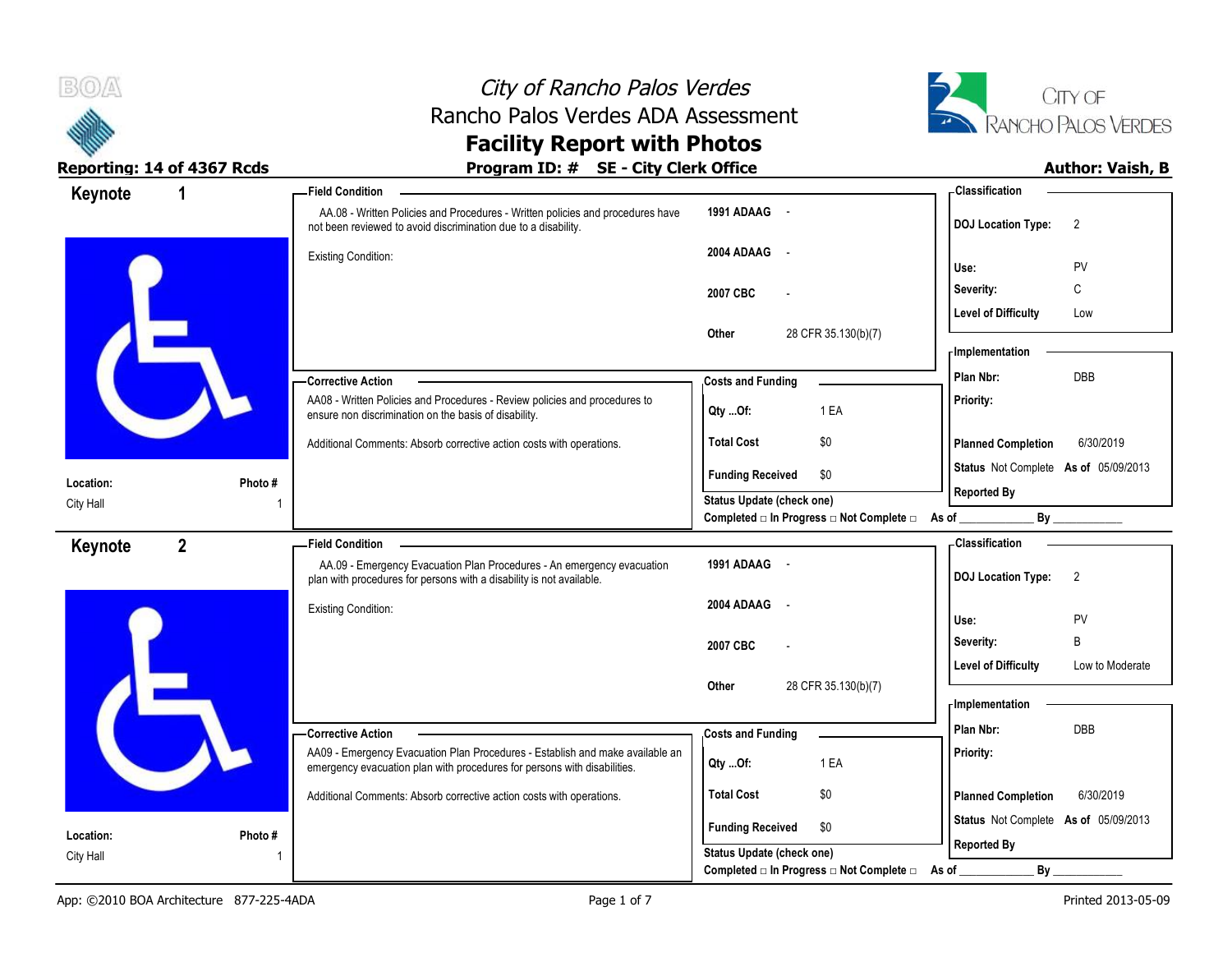



| Keynote   | $\overline{3}$ | - Field Condition                                                                                                                                                                               |                                                         | - Classification                            |
|-----------|----------------|-------------------------------------------------------------------------------------------------------------------------------------------------------------------------------------------------|---------------------------------------------------------|---------------------------------------------|
|           |                | AC.02 - Visually Communicated Materials - Content of visually communicated<br>materials is not available in a simple and easy to understand language for persons<br>with learning disabilities. | 1991 ADAAG -                                            | <b>DOJ Location Type:</b><br>$\overline{2}$ |
|           |                |                                                                                                                                                                                                 | 2004 ADAAG                                              |                                             |
|           |                | <b>Existing Condition:</b>                                                                                                                                                                      |                                                         | PV<br>Use:                                  |
|           |                |                                                                                                                                                                                                 | 2007 CBC                                                | B<br>Severity:                              |
|           |                |                                                                                                                                                                                                 |                                                         | <b>Level of Difficulty</b><br>Low           |
|           |                |                                                                                                                                                                                                 | Other<br>28 CFR 35.160(a)(1)                            |                                             |
|           |                |                                                                                                                                                                                                 |                                                         | <b>Implementation</b>                       |
|           |                | -Corrective Action                                                                                                                                                                              | <b>Costs and Funding</b>                                | Plan Nbr:<br>DBB                            |
|           |                | AC02 - Visually Communicated Materials - Make available content of visually<br>communicated materials in a simple and easy to understand language for persons                                   | 1 EA<br>Qty Of:                                         | Priority:                                   |
|           |                | with learning disabilities.<br>Additional Comments: Absorb corrective action costs with operations.                                                                                             | <b>Total Cost</b><br>\$0                                | <b>Planned Completion</b><br>6/30/2019      |
| Location: | Photo#         |                                                                                                                                                                                                 | <b>Funding Received</b><br>\$0                          | Status Not Complete As of 05/09/2013        |
| City Hall |                |                                                                                                                                                                                                 | Status Update (check one)                               | <b>Reported By</b>                          |
|           |                |                                                                                                                                                                                                 | Completed □ In Progress □ Not Complete □ As of ________ | By                                          |
| Keynote   | 4              | <b>Field Condition</b>                                                                                                                                                                          |                                                         | - Classification                            |
|           |                | AC.06A - Telephone Communication - The programs, services and/or activities<br>do not communicate with the public over the telephone.                                                           | 1991 ADAAG -                                            | <b>DOJ Location Type:</b><br>$\overline{2}$ |
|           |                | <b>Existing Condition:</b>                                                                                                                                                                      | 2004 ADAAG<br>$\sim$                                    |                                             |
|           |                |                                                                                                                                                                                                 |                                                         | Use:<br>PV                                  |
|           |                |                                                                                                                                                                                                 | 2007 CBC                                                | C<br>Severity:                              |
|           |                |                                                                                                                                                                                                 |                                                         | <b>Level of Difficulty</b><br>Low           |
|           |                |                                                                                                                                                                                                 | 28 CFR 35.161(a)<br>Other                               |                                             |
|           |                |                                                                                                                                                                                                 |                                                         | - Implementation                            |
|           |                | -Corrective Action                                                                                                                                                                              | <b>Costs and Funding</b>                                | Plan Nbr:<br>DBB                            |
|           |                | AC06A - Telephone Communication - Develop a procedure to provide<br>communication with the public over the phone.                                                                               | 1 EA<br>$Qty$ Of:                                       | Priority:                                   |
|           |                | Additional Comments: Absorb corrective action costs with operations.                                                                                                                            | <b>Total Cost</b><br>\$0                                | <b>Planned Completion</b><br>6/30/2019      |
| Location: | Photo#         |                                                                                                                                                                                                 | <b>Funding Received</b><br>\$0                          | Status Not Complete As of 05/09/2013        |
| City Hall |                |                                                                                                                                                                                                 | Status Update (check one)                               | <b>Reported By</b>                          |
|           |                |                                                                                                                                                                                                 | Completed □ In Progress □ Not Complete □                | By                                          |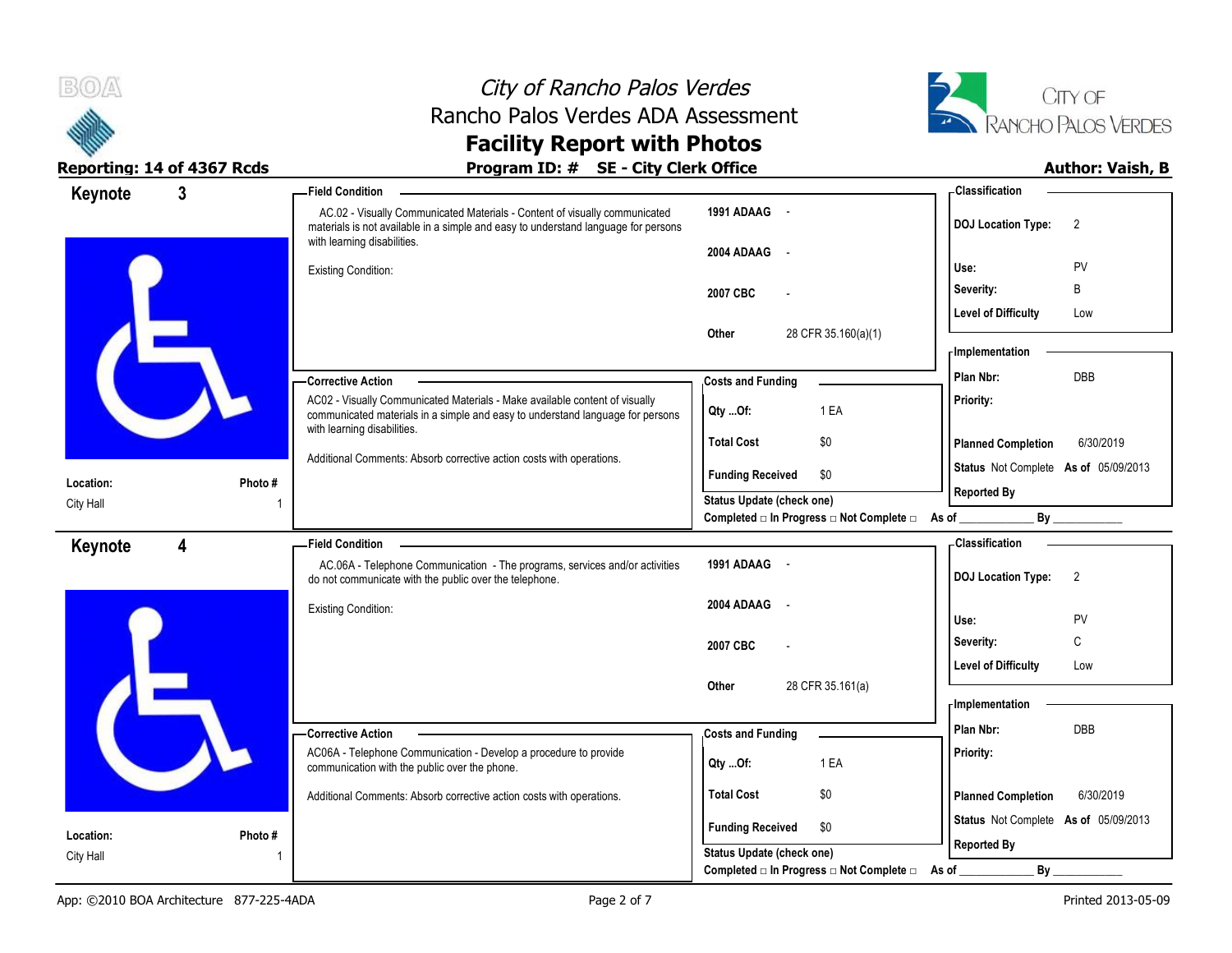



| Keynote   | 5              | <b>Field Condition</b>                                                                                                                                           |                                                                             | Classification                                             |
|-----------|----------------|------------------------------------------------------------------------------------------------------------------------------------------------------------------|-----------------------------------------------------------------------------|------------------------------------------------------------|
|           |                | AC.07B - Teletypewriter (TTY) Device Access to Emergency Number(s) - The<br>program, service, and/or activity does not provide direct Teletypewriter (TTY)       | 1991 ADAAG -                                                                | <b>DOJ Location Type:</b><br>2                             |
|           |                | Devices to emergency number(s).<br><b>Existing Condition:</b>                                                                                                    | 2004 ADAAG<br>$\sim$                                                        | PV<br>Use:                                                 |
|           |                |                                                                                                                                                                  | 2007 CBC                                                                    | B<br>Severity:                                             |
|           |                |                                                                                                                                                                  | Other<br>28 CFR 35.162                                                      | <b>Level of Difficulty</b><br>Moderate to High             |
|           |                |                                                                                                                                                                  |                                                                             | - Implementation                                           |
|           |                | -Corrective Action                                                                                                                                               | <b>Costs and Funding</b>                                                    | Plan Nbr:<br><b>DBB</b>                                    |
|           |                | AC07B - Teletypewriter (TTY) Device Access to Emergency Number(s) - Provide a<br>direct Teletypewriter (TTY) Device to emergency number(s).                      | 1 EA<br>Qty Of:                                                             | Priority:                                                  |
|           |                | Additional Comments: Absorb corrective action costs with operations.                                                                                             | \$3,600<br><b>Total Cost</b>                                                | <b>Planned Completion</b><br>6/30/2019                     |
| Location: | Photo#         |                                                                                                                                                                  | \$0<br><b>Funding Received</b>                                              | Status Not Complete As of 05/09/2013<br><b>Reported By</b> |
| City Hall |                |                                                                                                                                                                  | Status Update (check one)<br>Completed □ In Progress □ Not Complete □ As of | <b>By</b>                                                  |
|           |                |                                                                                                                                                                  |                                                                             |                                                            |
| Keynote   | $6\phantom{a}$ | <b>Field Condition</b><br>AD.01 - Accessible Web Pages - Department policies do not establish that web<br>pages made available to the public will be accessible. | 1991 ADAAG -                                                                | <b>Classification</b><br><b>DOJ Location Type:</b><br>2    |
|           |                | <b>Existing Condition:</b>                                                                                                                                       | 2004 ADAAG -                                                                |                                                            |
|           |                |                                                                                                                                                                  |                                                                             | Use:<br><b>PV</b><br>C<br>Severity:                        |
|           |                |                                                                                                                                                                  | 2007 CBC                                                                    | <b>Level of Difficulty</b><br>Low                          |
|           |                |                                                                                                                                                                  | 36 CFR 1194.2<br>Other                                                      |                                                            |
|           |                |                                                                                                                                                                  |                                                                             | - Implementation                                           |
|           |                | - Corrective Action                                                                                                                                              | <b>Costs and Funding</b>                                                    | Plan Nbr:<br><b>DBB</b>                                    |
|           |                | AD01 - Accessible Web Pages - Revise department policies to establish that web<br>pages made available to the public will be accessible.                         | 1 EA<br>$Qty$ Of:                                                           | Priority:                                                  |
|           |                | Additional Comments: Absorb corrective action costs with operations.                                                                                             | \$0<br><b>Total Cost</b>                                                    | <b>Planned Completion</b><br>6/30/2019                     |
| Location: | Photo #        |                                                                                                                                                                  | <b>Funding Received</b><br>\$0                                              | Status Not Complete As of 05/09/2013<br><b>Reported By</b> |
| City Hall |                |                                                                                                                                                                  | Status Update (check one)                                                   |                                                            |
|           |                |                                                                                                                                                                  | Completed □ In Progress □ Not Complete □ As of                              | $By_$                                                      |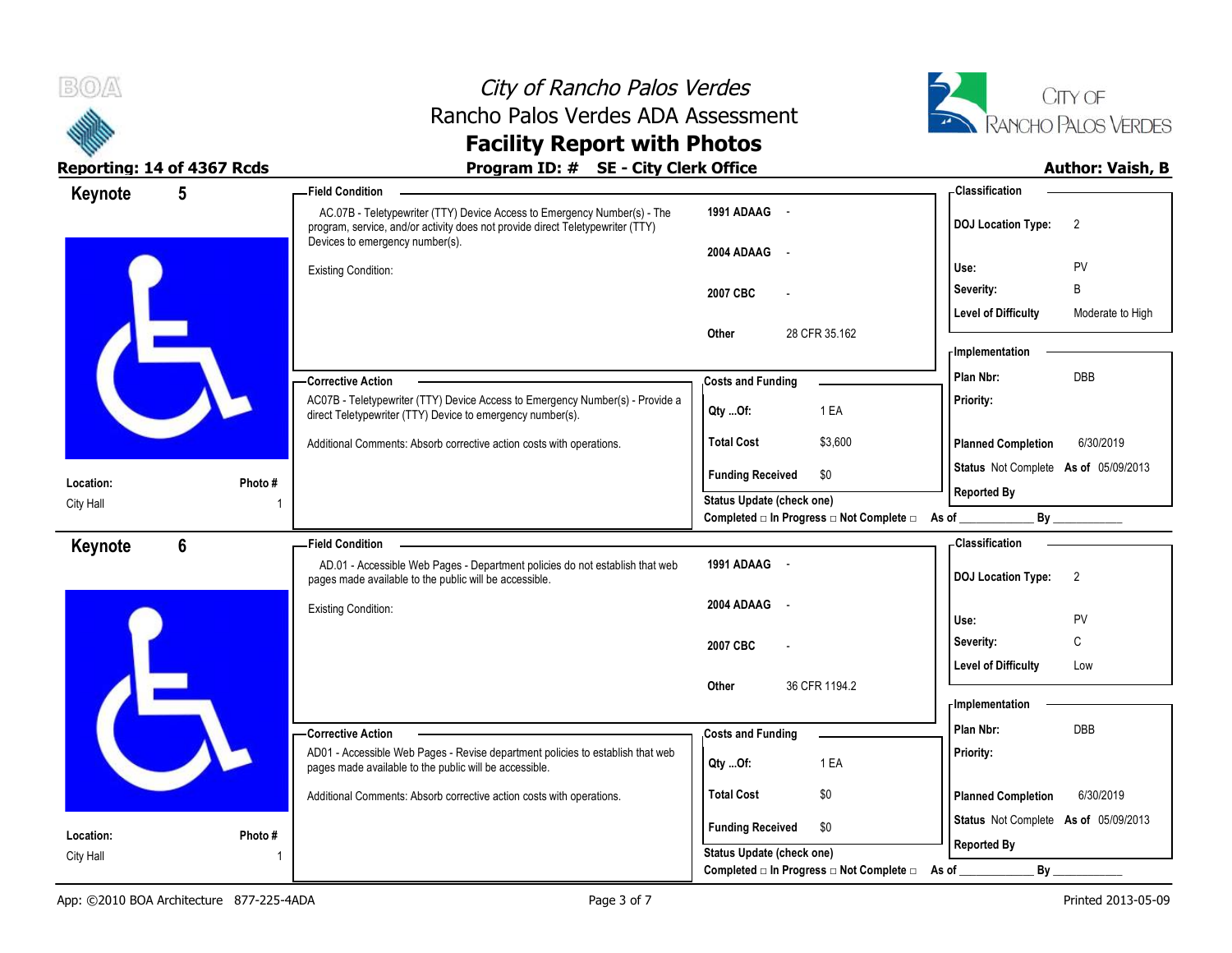

# City of Rancho Palos Verdes Rancho Palos Verdes ADA Assessment



### **Facility Report with Photos Reporting: 14 of 4367 Rcds Program ID: # SE - City Clerk Office Author: Vaish, B**

|           | Neporting: 17 or 7507 news | $10$ and $10.7$ $\sigma$ set they eld in order                                                                                                           |                                                                                 | AWWIVII YWIJII/ P                           |
|-----------|----------------------------|----------------------------------------------------------------------------------------------------------------------------------------------------------|---------------------------------------------------------------------------------|---------------------------------------------|
| Keynote   | $\overline{7}$             | Field Condition –                                                                                                                                        |                                                                                 | <b>Classification</b>                       |
|           |                            | AD.02A - Ensuring Accessible Web Pages - A process is not in place to ensure<br>that all new and modified web pages and content are accessible.          | 1991 ADAAG -                                                                    | <b>DOJ Location Type:</b><br>$\overline{2}$ |
|           |                            | <b>Existing Condition:</b>                                                                                                                               | 2004 ADAAG<br>$\sim$                                                            |                                             |
|           |                            |                                                                                                                                                          |                                                                                 | PV<br>Use:                                  |
|           |                            |                                                                                                                                                          | 2007 CBC                                                                        | Severity:<br>C                              |
|           |                            |                                                                                                                                                          |                                                                                 | <b>Level of Difficulty</b><br>Low           |
|           |                            |                                                                                                                                                          | 36 CFR 1194.2<br>Other                                                          |                                             |
|           |                            |                                                                                                                                                          |                                                                                 | <b>Implementation</b>                       |
|           |                            | -Corrective Action                                                                                                                                       | <b>Costs and Funding</b>                                                        | <b>DBB</b><br>Plan Nbr:                     |
|           |                            | AD02A - Ensuring Accessible Web Pages - Establish a process to ensure that all<br>new and modified web pages and content are accessible.                 | 1 EA<br>Qty Of:                                                                 | Priority:                                   |
|           |                            | Additional Comments: Absorb corrective action costs with operations.                                                                                     | \$0<br><b>Total Cost</b>                                                        | <b>Planned Completion</b><br>6/30/2019      |
|           |                            |                                                                                                                                                          | <b>Funding Received</b><br>\$0                                                  | Status Not Complete As of 05/09/2013        |
| Location: | Photo #                    |                                                                                                                                                          | <b>Status Update (check one)</b>                                                | <b>Reported By</b>                          |
| City Hall |                            |                                                                                                                                                          | Completed $\square$ In Progress $\square$ Not Complete $\square$ As of ________ | By                                          |
| Keynote   | 8                          | <b>Field Condition</b>                                                                                                                                   |                                                                                 | <b>Classification</b>                       |
|           |                            | AD.03 - Existing Web Content - A plan is not in place to make existing web<br>content more accessible.                                                   | 1991 ADAAG -                                                                    | <b>DOJ Location Type:</b><br>$\overline{2}$ |
|           |                            | <b>Existing Condition:</b>                                                                                                                               | 2004 ADAAG                                                                      |                                             |
|           |                            |                                                                                                                                                          |                                                                                 | Use:<br>PV                                  |
|           |                            |                                                                                                                                                          | 2007 CBC                                                                        | C<br>Severity:                              |
|           |                            |                                                                                                                                                          |                                                                                 | <b>Level of Difficulty</b><br>Low           |
|           |                            |                                                                                                                                                          | Other<br>36 CFR 1194.2                                                          |                                             |
|           |                            |                                                                                                                                                          |                                                                                 | - Implementation                            |
|           |                            | <b>Corrective Action</b>                                                                                                                                 | <b>Costs and Funding</b>                                                        | DBB<br>Plan Nbr:                            |
|           |                            | AD03 - Existing Web Content - Establish a process to review existing web content<br>and make corrections, if any, to ensure the site is more accessible. | 1 EA<br>Qty Of:                                                                 | Priority:                                   |
|           |                            | Additional Comments: Absorb corrective action costs with operations.                                                                                     | <b>Total Cost</b><br>\$0                                                        | 6/30/2019<br><b>Planned Completion</b>      |
| Location: | Photo #                    |                                                                                                                                                          | <b>Funding Received</b><br>\$0                                                  | Status Not Complete As of 05/09/2013        |
| City Hall |                            |                                                                                                                                                          | Status Update (check one)                                                       | <b>Reported By</b>                          |
|           |                            |                                                                                                                                                          | Completed □ In Progress □ Not Complete □ As of                                  | By                                          |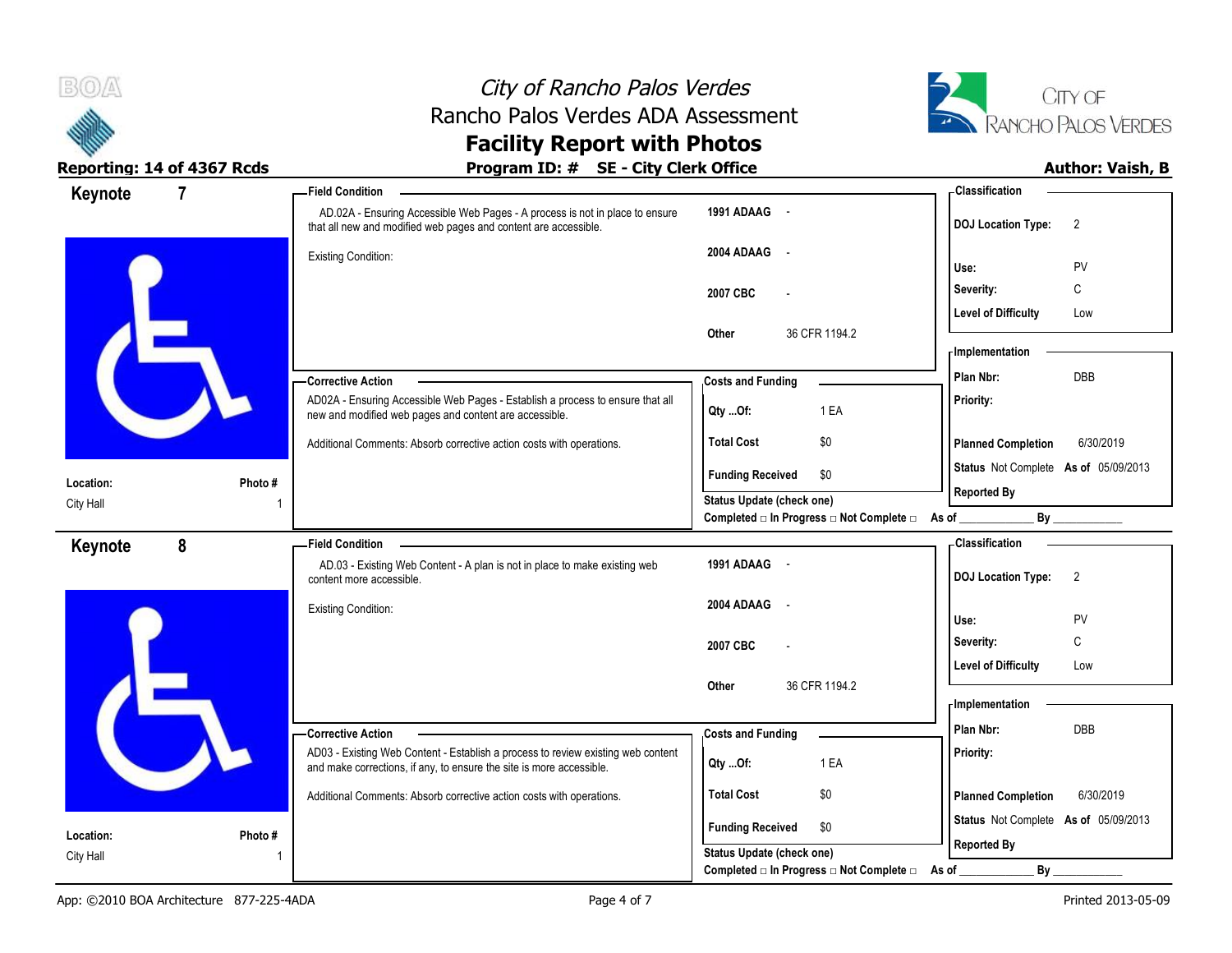



### **Reporting: 14 of 4367 Rcds Program ID: # SE - City Clerk Office Author: Vaish, B**

 AE.03 - ADA Training - Staff members who have contact with members of the public, including persons with a disability, have not been informed or trained about the basis of the ADA. Existing Condition: AE03 - ADA Training - A qualified trainer will train staff members and volunteers will be informed about the basis of the ADA. Additional Comments: Absorb corrective action costs with operations. **Corrective Action Photo #** 1 **1991 ADAAG** - **2004 ADAAG** - **2007 CBC** - **Other Priority: Total Cost** \$0 **9 Field Condition Status** Not Complete **As of** 05/09/2013 **Keynote Costs and Funding <b>Plan Nbr:** DBB **Use:** PV **Severity:** C **DOJ Location Type:** 2 **Level of Difficulty** Low **Location:** City Hall **Planned Completion** 6/30/2019 **Classification Implementation Funding Received \$0 Status Update (check one)** Completed □ In Progress □ Not Complete □ As of \_\_\_\_\_\_\_\_\_\_\_\_\_\_\_\_\_\_\_\_\_\_\_\_\_\_\_\_\_\_\_\_\_ **Reported By Qty ...Of:** 1 EA AE.04 - Effective Communication Training - Staff members who have contact with members of the public, including persons with a disability, have not been trained on effective means of communication, including the use of auxiliary aids and services. Existing Condition: AE04 - Effective Communication Training - Train staff members and inform volunteers about effective means of communication, including the use of auxiliary aids and services. Additional Comments: Absorb corrective action costs with operations. **Corrective Action Photo #** 1 **1991 ADAAG** - **2004 ADAAG** - **2007 CBC** - **Other** 28 CFR 35.160(a)(1) **Priority: Total Cost** \$0 **10 Field Condition Status** Not Complete **As of** 05/09/2013 **Keynote Costs and Funding <b>Plan Nbr:** DBB **Use:** PV **Severity:** C **DOJ Location Type:** 2 **Level of Difficulty** Low to Moderate **Location:** City Hall **Planned Completion** 6/30/2019 **Classification Implementation Funding Received \$0 Status Update (check one)** Completed □ In Progress □ Not Complete □ As of \_\_\_\_\_\_\_\_\_\_\_\_\_\_\_\_\_\_\_\_\_\_\_\_\_\_\_\_\_\_\_\_\_ **Reported By Qty ...Of:** 1 EA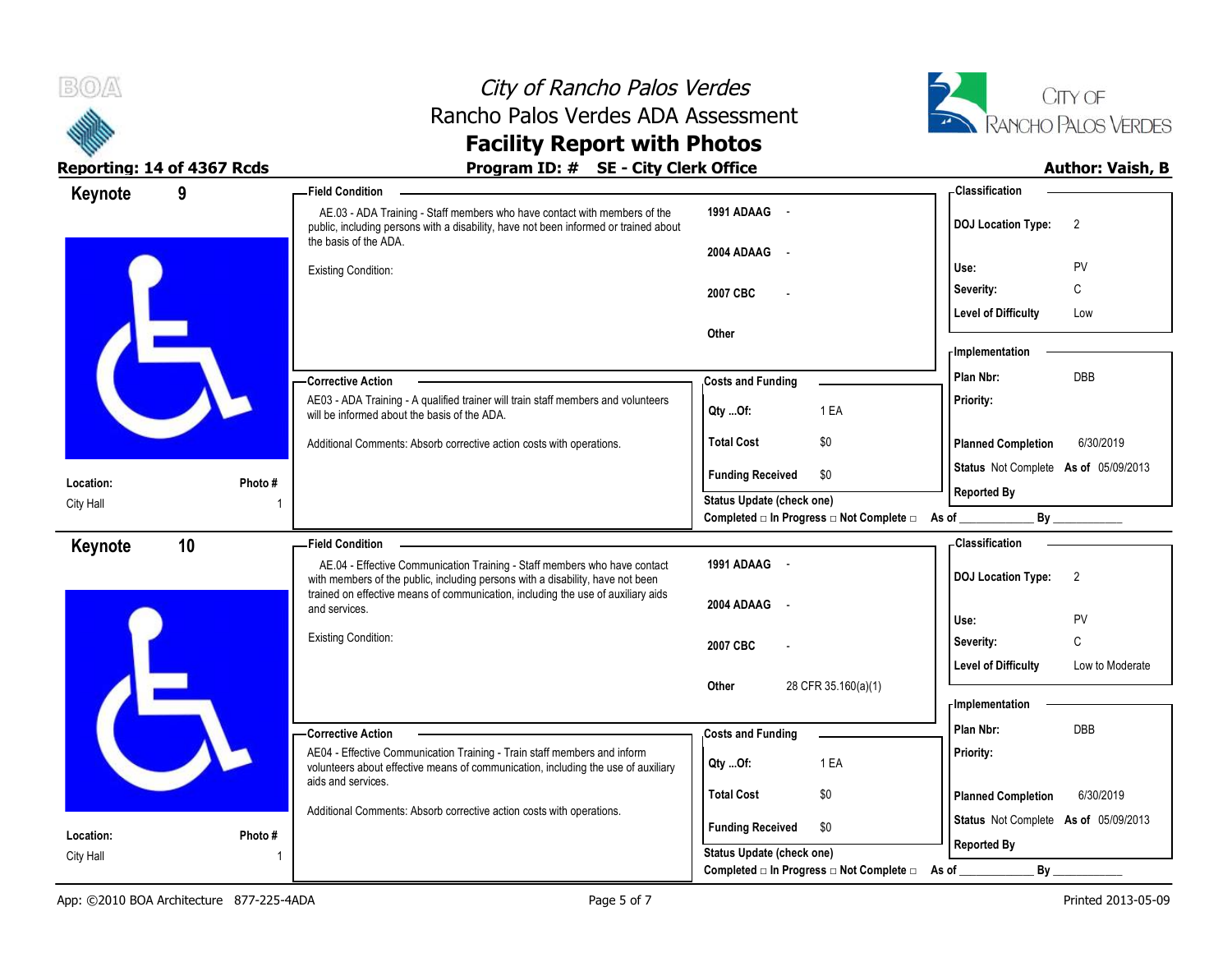



| Keynote                | 11      | <b>Field Condition</b>                                                                                                                                                 |                                                                       | - Classification                                                               |
|------------------------|---------|------------------------------------------------------------------------------------------------------------------------------------------------------------------------|-----------------------------------------------------------------------|--------------------------------------------------------------------------------|
|                        |         | AE.05 - Interaction and Integration Encouragement - Staff members who have<br>contact with members of the public, including persons with a disability, have not        | 1991 ADAAG -                                                          | <b>DOJ Location Type:</b><br>$\overline{2}$                                    |
|                        |         | been trained to encourage the interaction and integration of persons with<br>disabilities into programs provided to the general public, appropriate to a               | 2004 ADAAG<br>$\sim$                                                  | PV<br>Use:                                                                     |
|                        |         | <b>Existing Condition:</b>                                                                                                                                             | 2007 CBC                                                              | C<br>Severity:                                                                 |
|                        |         |                                                                                                                                                                        |                                                                       | <b>Level of Difficulty</b><br>Low to Moderate                                  |
|                        |         |                                                                                                                                                                        | 28 CFR 35.130(d)<br>Other                                             | <b>Implementation</b>                                                          |
|                        |         | - Corrective Action                                                                                                                                                    | <b>Costs and Funding</b>                                              | <b>DBB</b><br>Plan Nbr:                                                        |
|                        |         | AE05 - Interaction and Integration Encouragement - Train staff members and<br>inform volunteers on methods to encourage interaction and integration of persons         | 1 EA<br>Qty Of:                                                       | Priority:                                                                      |
|                        |         | with disabilities into programs provided to the general public, appropriate to a<br>person's level of need.                                                            | <b>Total Cost</b><br>\$0                                              | <b>Planned Completion</b><br>6/30/2019                                         |
| Location:              | Photo # | Additional Comments: Absorb corrective action costs with operations.                                                                                                   | <b>Funding Received</b><br>\$0                                        | Status Not Complete As of 05/09/2013                                           |
| City Hall              |         |                                                                                                                                                                        | Status Update (check one)<br>Completed □ In Progress □ Not Complete □ | <b>Reported By</b><br>As of<br>By                                              |
| Keynote                | 12      | - Field Condition                                                                                                                                                      |                                                                       | <b>Classification</b>                                                          |
|                        |         | AE.07 - New Staff Member Orientation - New staff member orientation does not<br>provide information about the ADA and a public entity's responsibility to provide      | 1991 ADAAG -                                                          | <b>DOJ Location Type:</b><br>$\overline{2}$                                    |
|                        |         | programs, services, activities and facilities without barriers or discrimination.                                                                                      | 2004 ADAAG<br>$\sim$                                                  | PV<br>Use:                                                                     |
|                        |         | Existing Condition:                                                                                                                                                    |                                                                       | $\mathsf C$<br>Severity:                                                       |
|                        |         |                                                                                                                                                                        | 2007 CBC                                                              |                                                                                |
|                        |         |                                                                                                                                                                        |                                                                       | <b>Level of Difficulty</b><br>Low                                              |
|                        |         |                                                                                                                                                                        | 28 CFR 35.130(a)<br>Other                                             |                                                                                |
|                        |         |                                                                                                                                                                        |                                                                       | - Implementation<br>Plan Nbr:<br><b>DBB</b>                                    |
|                        |         | Corrective Action<br>AE07 - New Staff Member Orientation - Revise new staff member orientation to                                                                      | <b>Costs and Funding</b>                                              | Priority:                                                                      |
|                        |         | include information about the ADA and a public entity's responsibility to provide<br>programs, services, activities and facilities without barriers or discrimination. | 1 EA<br>Qty Of:                                                       |                                                                                |
|                        |         | Additional Comments: Absorb corrective action costs with operations.                                                                                                   | <b>Total Cost</b><br>\$0                                              | <b>Planned Completion</b><br>6/30/2019<br>Status Not Complete As of 05/09/2013 |
| Location:<br>City Hall | Photo # |                                                                                                                                                                        | <b>Funding Received</b><br>\$0<br><b>Status Update (check one)</b>    | <b>Reported By</b>                                                             |